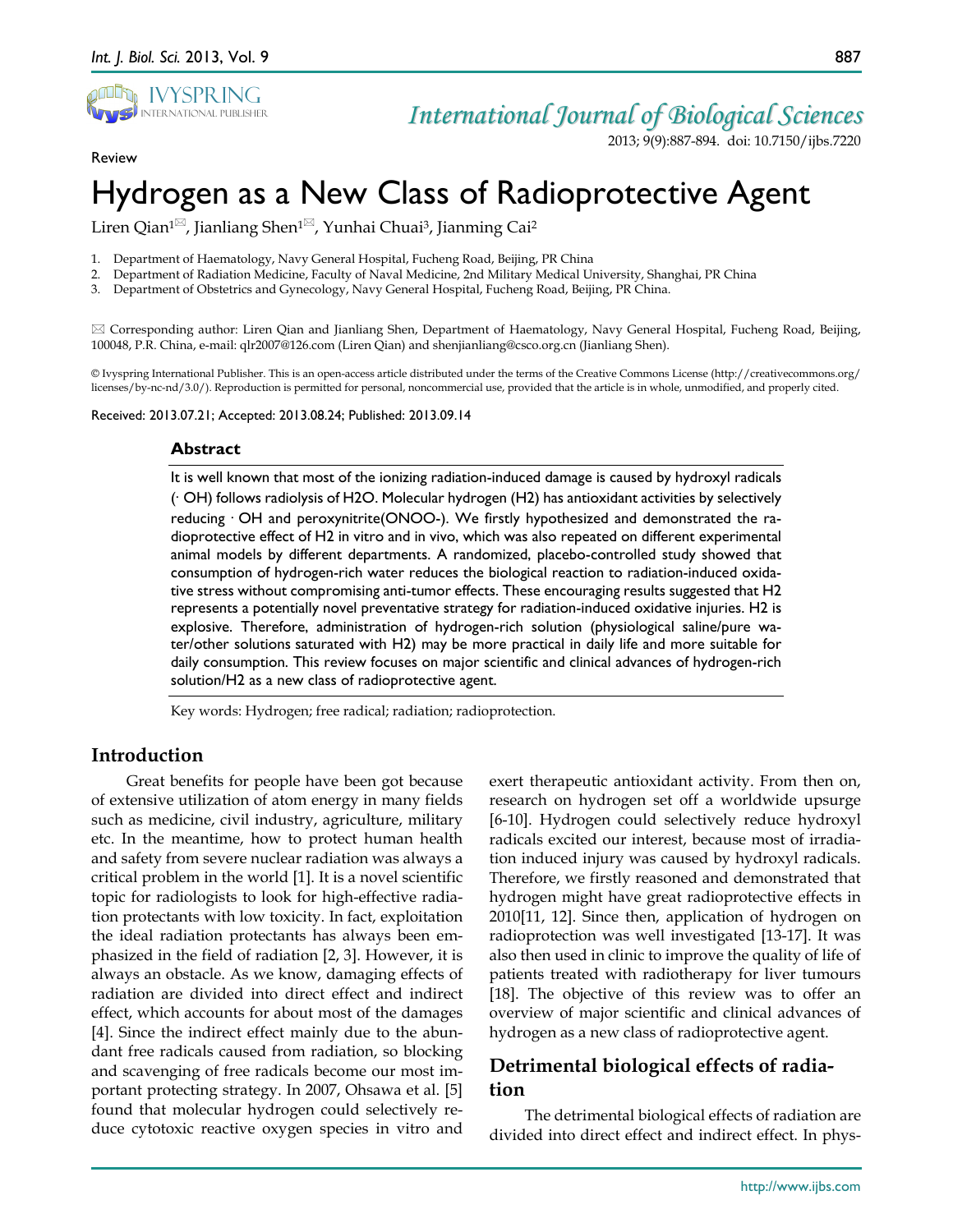ics, radiation is a process in which energetic particles travel through a medium or space. Direct detrimental biological effect of radiation is caused by radiation energy in the exposure pathway, which targets molecules including DNA, proteins and lipids, et al [14]. Direct effect could be prevented by radiation shielding materials. However, indirect detrimental biological effect of radiation is caused by free radicals generated from radiolysis of H2O (Figure 1). Among those free radicals generated from radiolysis of H2O, hydroxyl radical is the most reactive product. Detrimental effects of IR on biological tissues are, in major part, mediated via increased production of hydroxyl radicals. It was estimated that 60-70% of the IR-induced cellular damage was caused by hydroxyl radicals [4]. Hydroxyl radicals produced during radiolysis of water can trigger oxidation of DNA, lipids, amino acids, saccharides etc leading to formation of various secondary free radicals. These free radicals can produce severe health impairments due to injury and failure to susceptible cells and organs[19, 20]. DNA is one of the major targets of free radicals and 8-OHdG is formed from deoxyguanosine in DNA by hydroxyl radicals [21], which is also a biomarker of carcinogenesis [22]. Membrane lipids are also one of the major targets of free radicals [23]. Lipid peroxidation products including malondialdehyde, TBARs, etc are the indices of lipid damage [24], leading to changes in membrane permeability [25, 26]. Structure of proteins could also be changed by hydroxyl radical and other free radicals, which induced the change in the function of proteins [27].



**Figure 1**. Free radicals generated during radiolysis of water and cytotoxic oxygen radicals that hydrogen could selectively reduce. Initial radiation chemistry of ionization and excitation is to generate H2O<sup>+</sup> and e<sup>-</sup> from the ionization of H2O, and hydrogen atom (H∙) and hydroxyl radical (∙OH)

from the excited H2O. ∙OH is the cytotoxic oxygen radical that hydrogen could selectively reduce which caused most of the IR-induced cellular damage.

# **Hydrogen**

Hydrogen is the lightest and most abundant chemical element. Molecular hydrogen is a colorless, odorless, nonmetallic, tasteless, highly flammable diatomic gas which was firstly documented by Philippus Aureolus Paracelsus in 1520 as a kind of flammable gas [28]. It was named by Lavoisier in 1783 by a french word" hydrogene" [28]. However, hydrogen was extensively used in aeronautical nature such as hydrogen balloon and in chemical field such as fuel processing, fertilizer production ((3H2 + N2  $\rightarrow$ 2NH3), etc since 1783 while it was seldom used in medicine. Early in 1888, Pilcher JE et al. reported one of the very publications linking hydrogen and medicine. They reported that hydrogen gas was insufflated the gastro-intestinal canal to locate visceral injuries, avoiding unwarranted surgeries [29]. This paper is probably the first document linking hydrogen and medicine. Until 1975, Dole et al. [30] reported that hyperbaric hydrogen may be a possible treatment for cancer. They found a marked regression of the skin squamous cell carcinoma by inhalation of a mixture (2.5% O 2 and 97.5% H 2) at a total of 0.8 MPa for 2 weeks in a mouse model. They tried to elucidate the phenomenon with the possibility of H2 as a free radical decay catalyser. In 1988, H2 was demonstrated reducing hydroxyl radicals produced by radiolysis or photolysis of H2O in cell free systems by Buxton et al [31]. In 2001, Gharib B et al. reported that H2 attenuated schistosomiasis-associated chronic liver inflammation in mice [32]. However, these investigations did not draw attention from researchers. Until 2007, Ohsawa et al. [5] discovered that hydrogen gas has antioxidant and antiapoptotic properties that protect the brain against ischemia–reperfusion injury and stroke by selectively neutralizing hydroxyl and peroxynitrite radicals. This study was well designed and took hydrogen gas into a new era. It has been demonstrated that H2 exerted preventive or therapeutic effects on cerebral, myocardial, hepatic ischemia-reperfusion injuries, intestinal transplantation, lung transplantation, renal transplantation, heart transplantation, acute graft-versus-host disease post allogeneic hematopoietic stem cell transplantation, etc [33, 34]. Recent basic and clinical research revealed that hydrogen is an important physiological regulatory factor with antioxidant, anti-inflammatory and anti-apoptotic protective effects on cells and organs [35-40]. Hydrogen was also demonstrated has radioprotective effects on cultured cells and mice [11-16, 41] (Figure 2).  $H_2$  exert antioxidative effects with few toxic side effects. Saitoh et al. detected mutagenicity, genotoxicity and subchronic oral toxicity of hydrogen in a rat model [42]. In the model they observed sig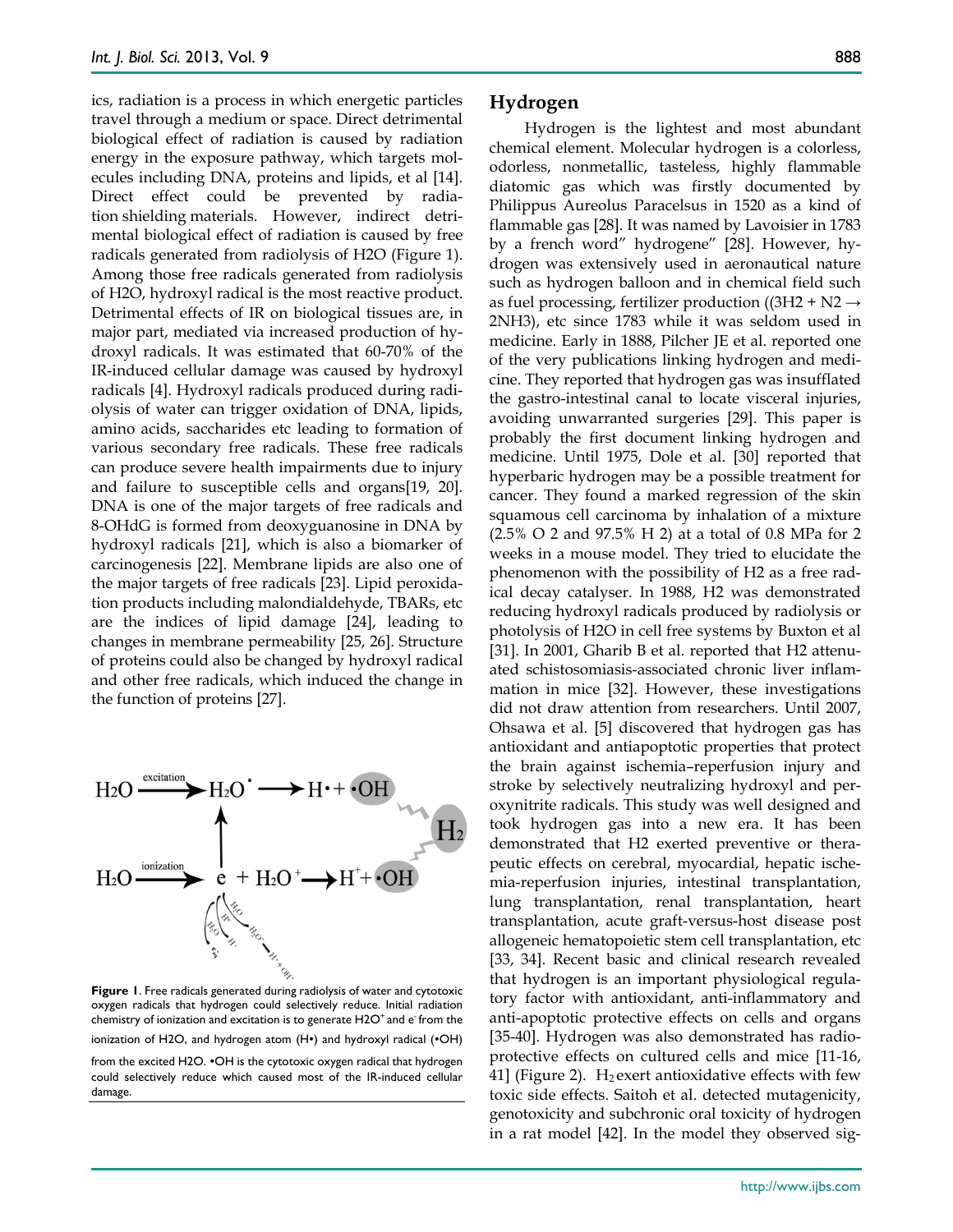nificant changes of basophil ratio of blood in female rats and decreased aspartate aminotransferase and alanine aminotransferase in male rats. However, these changes were not considered biologically significant. In another study on human beings, Nakao A et al. also observed similar clinical chemistry parameters [9].



# **Radioprotective effects of hydrogen Cell free system**

In cell free systems, our group produced ∙OH by radiolysis of H2O and Fenton reaction [41]. In the study, we found that  $71.2\%$  of OH in the Fenton reaction was reduced by H2 dissolved in phosphate buffer (10 mM) solution at 23 ℃ and pH 7.4 under 0.4 MPa for 2 hour, while 88.7% of OH was reduced in radiolysis of H<sub>2</sub>O by 5 Gy <sup>60</sup>Co γ -ray. When H2 was replaced with nitrogen  $(N_2)$ , the levels of OH did show significant change.

# **Intestine**

The gastrointestinal tract is one of the most susceptible organs to radiation [43]. As low as 1 Gy of radiation induces dramatic increase in apoptosis in mouse small intestinal crypt within three to six hours after exposure, predominantly in the stem cell region [44] . To study the radioprotective effects of H2 on intestine, we chose Human intestinal crypt HIEC cells

to study which was sensitive to irradiation [12, 17]. In the study, cells were treated with or without different concentrations (0.1-0.4 mmol/L) of H2 before exposed to different doses ofγ-radiation (up to 8 Gy). We demonstrated that treating cells with hydrogen before irradiation could significantly inhibit IR-induced cell apoptosis, increase viability of Human intestinal crypt HIEC cells. In 2010, our group also demonstrated that intraperitoneal injection of hydrogen-rich saline before radiation in a mouse model protected the gastrointestinal endothelia from radiation-induced injury, decreased plasma MDA and intestinal 8-hydroxydeoxyguanosine levels and protected plasma levels of endogenous antioxidant enzymes including superoxide dismutase and glutathione-S-transferase [12].

# **Haematopoietic system**

The haematopoietic system has a high level of cells turnover which is also one of the most sensitive system to IR [45]. Myelosuppression is a critical issue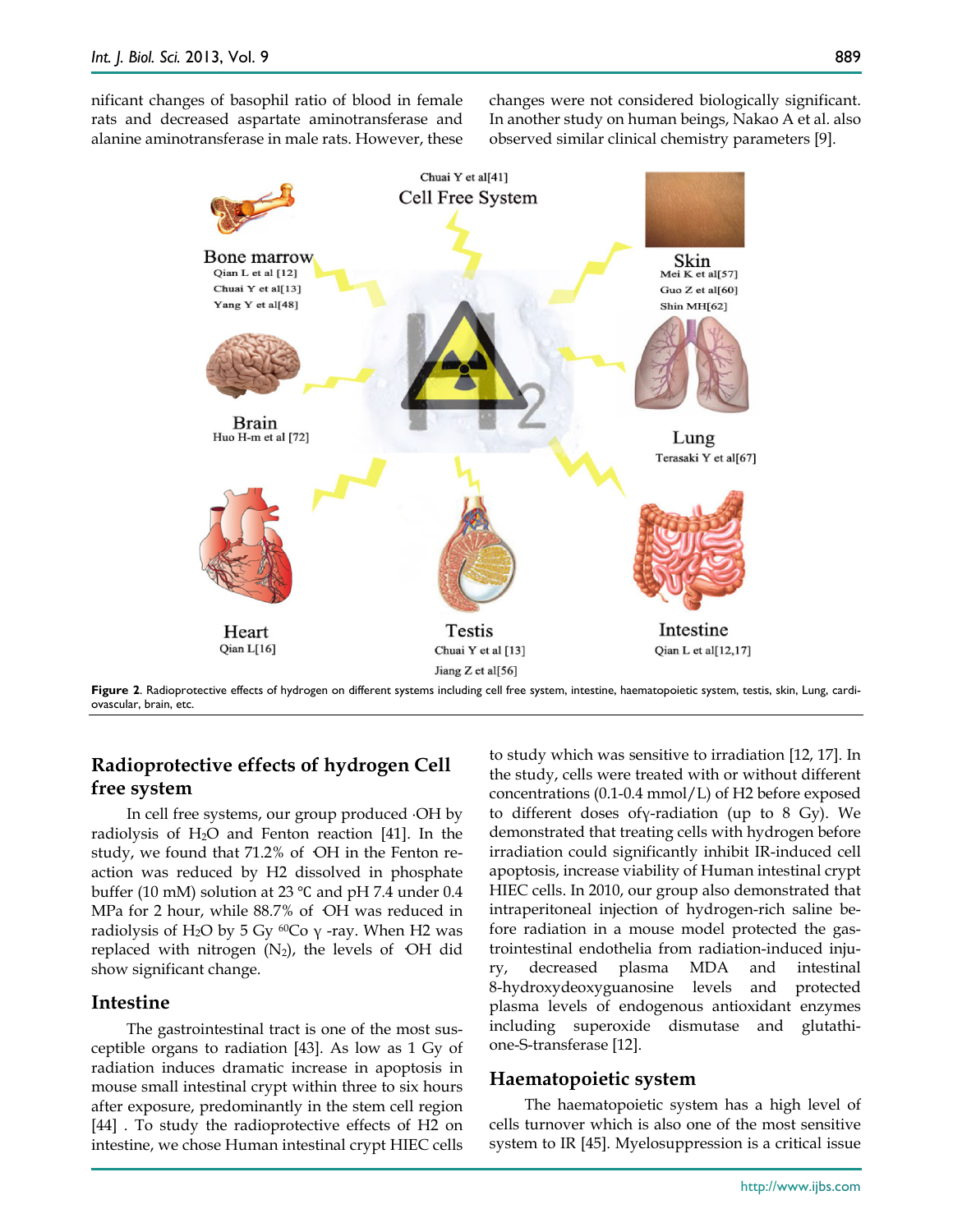for individuals exposed to IR which always treated by hematopoietic transplantation but with low efficacy [46, 47].The primary cause of radiation death in sublethal dose range is due to sepsis, resulting from low numbers in bone marrow cells and leukocytes of peripheral blood. To study the radioprotective effects of H2 on haematopoietic system, we chose Human Lymphocyte AHH-1 cells to study which were sensitive to irradiation [12]. In the study, cells were treated with or without different concentrations (0.1-0.4 mmol/L) of H2 before exposed to different doses of γ-radiation (up to 8 Gy). We demonstrated that treating cells with hydrogen before irradiation could significantly inhibit IR-induced cell apoptosis, increase viability of Human Lymphocyte AHH-1 cells. Endogenous antioxidants (superoxide, glutathione) were protected by hydrogen, while malondialdehyde and 8-hydroxydeoxyguanosine concentrations of Human Lymphocyte AHH-1 cells were decreased. Those results showed that the protective effects of hydrogen had positive correlation with the concentrations of hydrogen. However, if we treated cells after radiation, the therapeutic effects of H2 was not significant [12].

In a study by Chuai Y et al, hydrogen-rich saline prior to IR increased bone marrow nucleated cells (BMNCs) and leukocyte counts in irradiated mice compared with those without hydrogen. In the study, Hydrogen -rich saline prior to IR also increased the levels of spleen weights, endogenous haematopoietic spleen colony formations (endoCFUs) [13].

In another study by Yang Y et al., they demonstrated H2 reduced ROS level in Human lymphocyte AHH-1 cells as well as in the radiolysis of water induced by 12C6+ heavy ion radiation.[48] They also showed H2 attenuated cell apoptosis and inhibited Caspase 3 activation induced by 12C6+ heavy ion radiation-induced.

# **Testis**

Testis is an important organ of the male reproductive system, which is especially sensitive to ionizing radiation (IR) because of the presence of rapidly proliferating cells (spermatogonia)[49]. Doses as low as 0.1 Gy are known to cause damage to spermatogonia [41, 49].

Biochemical and morphological injury can be caused by irradiation in testicular tissue[50-53].Only 2% of men who received total-body IR are able to father children later in life[54]. In 2012, Chuai Y et al. reported the radioprotective effect of H2 on male germ cells by ameliorating apoptotic cells in testicular tissue, and by preserving viability of stem spermatogonia, daily sperm production and sperm quality. In the study, WR-2721 was used as a reference compound, which is the only radioprotectant approved by

FDA [55]. Inspiringly, although the radioprotective effects of H2 have been shown to be less than WR-2721, the exceeded protective effect of WR-2721 seems not to be prominent. In accordance with these results, in later papers by Chuai Y et al and by Jiang Z et al, they also demonstrated the radioprotective effects of hydrogen on testis [13, 56] by protecting seminiferous epithelium, preserving testis weight, testis dimensions, sperm count, sperm motility from IR. However, in the paper by Jiang Z et al, it was found that the radioprotective effect of hydrogen on testis is similar to WR-2721 at one time point (after a 4-day initiation of irradiation) which is better than the results by our group.

# **Skin**

Skin is a biological defense barrier of human body. Radiation injuries skin directly by radiation energy or indirectly by free radicals, causing radiodermatitis which occurred in nearly 95% of patients receiving radiation therapy [57]. There are generally two types of radiodermatitis: acute radiodermatitis(usually occur within 90 days), chronic radiodermatitis (may occurred over a prolonged period) which often exhibited by the onset of erythema, swelling, blisters, and ulceration, followed by development of chronic inflammation, necrosis, fibrosis, and lymphedema[58, 59]. In 2012, Guo Z et al.[60] firstly reported that hydrogen-rich saline protected against UVB radiation injury, possibly by reducing inflammation and oxidative stress. They demonstrated that hydrogen-rich saline had protective effects by altering the levels of markers including necrosis factor alpha, interleukin (IL)-1β, IL-6, tissue superoxide dismutase, malondialdehyde and nitric oxide activity and relieved morphological skin injury against UVB radiation injury on C57BL/6 rats. In 2013, Mei K et al.[57] reported the protective effects of hydrogen on skin in vitro and vitro against γ ray. In the study, our group found hydrogen significantly reduced the severity of dermatitis caused by radiation, accelerated tissue recovery, and reduced the extent of radiation-induced weight loss in rats after a single dose of 15 or 20 Gy radiation. We also found hydrogen protected rats from cumulative doses of 30 Gy delivered in three fractions. In the study, hydrogen also protected Immortalized human keratinocytes (HaCaT cells) from radiation-induced injury. In 2013, Rosa Mistica Ignacio et al. [61] demonstrated the protective effect of hydrogen reduced water (HRW) on UVB-mediated skin injury in hairless mice by balneotherapy. In their study, bathing with HRW significantly reduced the levels of skin damage by decreasing the level of inflammatory cytokines including IL-1β, IL-6, TNF-α and IFN-γ, as well as increased activity of glutathione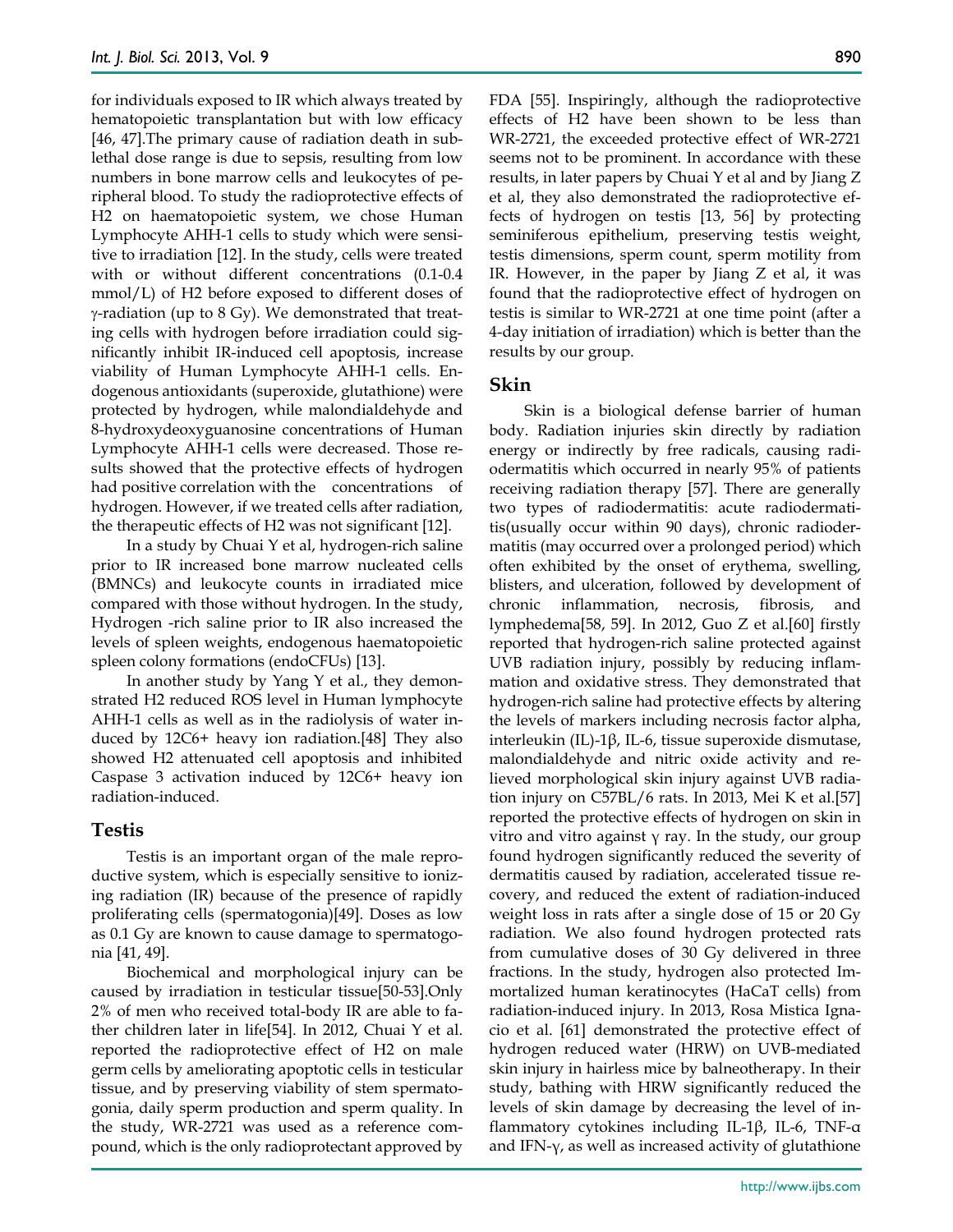#### peroxidase.

In their study, HRW bathing also protect UV-induced corneocytes damage and ultrastructural changes.

Interestingly, in a recent study by Mi Hee Shin et al.[62], they observed that H(H2O) (atomic hydrogen surrounded by water molecules) application to human skin prevented UV-induced erythema and DNA damage. In their stuy, H(H2O) significantly prevented UV-induced MMP-1, COX-2, IL-6 and IL-1β mRNA expressions in human skin in vivo. They also found that H(H2O) prevented UV-induced ROS generation and inhibited UV-induced MMP-1, COX-2 and IL-6 expressions, and UV-induced JNK and c-Jun phosphorylation in HaCaT cells.

#### **Lung**

The lung is one of the organs most susceptible to radiation injury [63]. Radiation pneumonitis is an inflammation of the lungs that occurs when lung or whole body was irradiated. Development of interstitial pneumonitis increases according to radiation dose, especially single-fraction total body irradiation at higher dose rates [64] and higher total lung doses [65, 66]. In 2011, our group hypothesized that hydrogen may be a possible prevention strategy of radiation pneumonitis [15]. In 2011, Terasaki et al. [67] showed that H<sub>2</sub> reduced irradiation-induced OH levels in human lung epithelial cell line A549 cells. They demonstrated that pretreatment of H2 could reduce the fluorescence intensity of hydroxyphenyl fluorescein in irradiated A549 cells. They demonstrated pretreatment of H2 reduced the products of oxidative stress including 4-hydroxy-2-nonenal, 8-hydroxydeoxyguanosine, etc. H2 also could significantly reduce levels of apoptosis-associated proteins including Bax and active caspase 3 in irradiated A549 cells after a 24h incubation with H2-rich solution. In vivo, they demonstrated that H2 treatment reduced oxidative stress and apoptosis, measures of acute damage in the lungs of mice within 1 week after whole thorax irradiation by immunohistochemistry and immunoblotting. In their study, H2 treatment reduced lung fibrosis by chest computed tomography, Ashcroft scores, and type III collagen deposition at 5 months after irradiation.

# **Cardiovascular**

Irradiation of the heart can cause chronic impairment of cardiac pump function and cardiac disease [68]. The most significant type of radiation-induced heart disease (RIHD) appears to be that of myocardial damage, which may result from loss of alkaline phosphatase activity of capillary endothelial cells 6–10 weeks after irradiation [69, 70]. In addition to myocardial degeneration, perivascular and interstitial fibrosis are seen [71]. Injury of heart by irradiation has been shown to be caused by the hydroxyl radical. Intervention to protect the heart from the damage of the hydroxyl radical by hydrogen has been proposed, suggested, and performed by our group. We investigated the cardioprotective properties of hydrogen by pretreating mice with hydrogen rich water prior to irradiation. The results were pleasing in the study, 90% of the mice without hydrogen rich water pretreatment died, while 80% of the mice with hydrogen treatment lived after 30 days post-radiation. When focusing on the myocardium, hydrogen pre-treatment proved to have cardioprotective properties by decreasing melanodialdehyde (MDA) and eight-hydroxydeoxyguanosine (8-OHdG) levels as opposed to the non-treatment counterparts, which showed increased levels of those oxidative stress markers [16].

# **Brain**

In a study by Huo H. et al. in Chinese [72], hydrogen was demonstrated alleviating oxidative stress and early-phase radiation-induced brain injury. They found that the brain water content and the contents of 8-OHdG in the hydrogen group were lower than the control group at 7th day and 14th day post irradiation. The contents of SOD were significantly higher in the hydrogen group from 1<sup>st</sup> to 7<sup>th</sup> day post irradiation, while the contents of MDA were significantly lower in the hydrogen group from 1st to 14th day post irradiation. They also found the damage degree in the nerve cells of hippocampus was less in the hydrogen group.

#### **Lymphoma**

Ionizing radiation (IR) is also a well-known carcinogen for various human tissues and a complete carcinogen that is able to both initiate and promote tumor progression [73-75]. A study by Zhao L. et al. found that molecular hydrogen protects mice from radiation induced thymic lymphoma in BALB/c mice [76]. They found that radiation-induced thymic lymphoma rate in the hydrogen group was significantly lower than in the control group and hydrogen treatment significantly prolonged the latency of lymphoma development after the split dose irradiation by reducing ROS, which has been found to be a factor of inducing cancers.

## **Radiotherapy**

Although a remarkable progress about the application of hydrogen as a radioprotectant has been made in past 6 years, there were only a few clinical data. Ki-Mun Kang et al. performed a randomised, placebo-controlled study on 49 patients receiving ra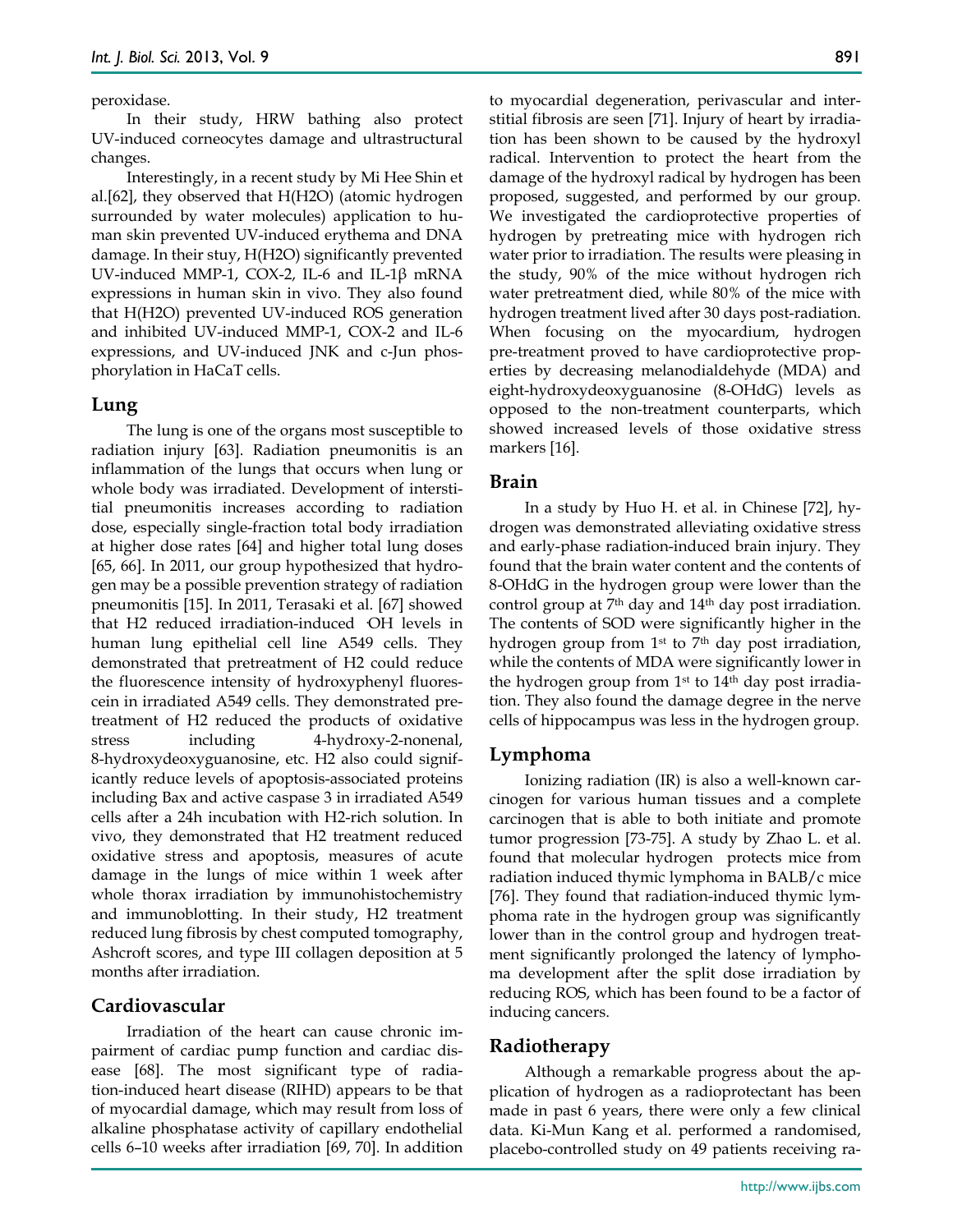diotherapy for malignant liver tumour. Hydrogen-rich water was produced by metallic magnesium (Mg)  $[Mg + 2H_2 O = Mg (OH)2 + H2$ , and the final concentration of H2 reached to 0.55–0.65 mM. Results showed that daily consumption of hydrogen-rich water for 6 weeks reduced reactive oxygen metabolites in the blood and maintained blood oxidation potential of these patients. Quality of life (QOL) scored during radiotherapy were improved in patients with hydrogen-rich water compared to those with placebo. This study did not find differences in tumor response to radiotherapy as application of hydrogen-rich water [18].

## **Future Directions**

The application of hydrogen on radioprotection has been widely studied. Some investigators even proposed application hydrogen therapy in space flight [77]. Definition of hydrogen as a kind of antioxidant seems cannot explain all radioprotective effects of hydrogen. But people have not found any other mechanism to replace the reduction of ∙ OH by H2 [41]. The exact mechanism and signaling pathway involved in the protection role of hydrogen in ionizing radiation injury need to be studied in the future. There were only a few researches explain molecular hydrogen exerted its effect not only as an antioxidant. Itoh et al. [78, 79] suggest that H2 may become a gaseous signalling molecule like nitric oxide (NO), carbon monoxide (CO) and hydrogen sulphide (H2S) for the first time. They showed that H2 suppressed FcɛRI-associated signal transduction and prevented degranulation of mast cell, but not through reducing the ∙ OH, and they also demonstrated that H2 inhibited lipopolysaccharide/interferon γ induced NO production through modulation of signal transduction in the macrophage. An assay of DNA microarrays in the livers detected 548 up-regulated and 695 down-regulated genes in rats after 4 weeks of drinking hydrogen-rich water, and those genes for oxidoreduction-related proteins were enriched in the up-regulated groups [80]. However, at present there is no direct evidence could confirm hydrogen gas is a new signalling molecule, which may need further investigations.

# **Conclusion**

Researchers have always been hammering at looking for an ideal radioprotectant. The sulfhydryl compound amifostine, named WR-2721, which is the only radioprotectant registered for using in human, has shown good radioprotective effects [55]. But it has many side effects limiting its clinical use such as hypertension, nausea, vomiting, and other side effects [81]. Some nature antioxidants such as Vitamins,

Flavonoids, etc. have fewer toxic effects but also with lower radioprotection. Therefore, an ideal radioprotectant should be effective with few side effects. To date, no radioprotectant can fulfill the criteria. H2 as a new class of radioprotective agent may give us more hope, although there are still lots of future research needs to be done.

#### **Acknowledgments**

This work was supported by a grant from the National Natural Science Foundation of China (Grant No.81072241).

# **Competing Interests**

The authors have declared that no competing interest exists.

#### **References**

- 1. Damron TA, Spadaro JA, Horton JA, Margulies BS, Strauss JA, Farnum CE. Novel radioprotectant drugs for sparing radiation-induced damage to the physis. Int J Radiat Biol. 2004; 80: 217-28.
- 2. Vijayalaxmi, Reiter RJ, Tan DX, Herman TS, Thomas CR, Jr. Melatonin as a radioprotective agent: a review. Int J Radiat Oncol Biol Phys. 2004; 59: 639-53. doi:10.1016/j.ijrobp.2004.02.006S0360301604002469 [pii].
- 3. Maisin JR. Bacq and Alexander Award lecture--chemical radioprotection: past, present, and future prospects. Int J Radiat Biol. 1998; 73: 443-50.
- 4. Ward JF. DNA damage produced by ionizing radiation in mammalian cells: identities, mechanisms of formation, and reparability. Prog Nucleic Acid Res Mol Biol. 1988; 35: 95-125.
- 5. Ohsawa I, Ishikawa M, Takahashi K, Watanabe M, Nishimaki K, Yamagata K, et al. Hydrogen acts as a therapeutic antioxidant by selectively reducing cytotoxic oxygen radicals. Nat Med. 2007; 13: 688-94. doi:nm1577 [pii]10.1038/nm1577.
- 6. Qian L, Mei K, Shen J, Cai J. Administration of hydrogen-rich saline protects mice from lethal acute graft-versus-host disease (aGVHD). Transplantation. 2013; 95: 658-62. doi:10.1097/TP.0b013e31827e6b2300007890-201303150-00003 [pii].
- 7. Qian L, Shen J. Hydrogen therapy may be an effective and specific novel treatment for Acute Graft-versus-host disease (GVHD). Journal of Cellular and Molecular Medicine. 2013; doi: 10.1111/jcmm.12081.
- 8. Qian L, Wu Z, Shen J. Advances in the treatment of acute graft-versus-host disease. Journal of Cellular and Molecular Medicine. 2013; doi: 10.1111/jcmm.12093.
- 9. Nakao A, Toyoda Y, Sharma P, Evans M, Guthrie N. Effectiveness of hydrogen rich water on antioxidant status of subjects with potential metabolic syndrome-an open label pilot study. J Clin Biochem Nutr. 2010; 46: 140-9. doi:10.3164/jcbn.09-100.
- 10. Huang CS, Kawamura T, Toyoda Y, Nakao A. Recent advances in hydrogen research as a therapeutic medical gas. Free Radic Res. 2010; 44: 971-82. doi:10.3109/10715762.2010.500328.
- 11. Qian L, Li B, Cai J, Gao F. The hypothesis of an effective safe and novel radioprotective agent: hydrogen-rich solution. West Indian Med J. 2010; 59: 122-4.
- 12. Qian L, Cao F, Cui J, Huang Y, Zhou X, Liu S, et al. Radioprotective effect of hydrogen in cultured cells and mice. Free Radic Res. 2010; 44: 275-82. doi:10.3109/10715760903468758.
- 13. Chuai Y, Shen J, Qian L, Wang Y, Huang Y, Gao F, et al. Hydrogen-rich saline protects spermatogenesis and hematopoiesis in irradiated BALB/c mice. Med Sci Monit. 2012; 18: BR89-94. doi:882513 [pii].
- 14. Chuai Y, Qian L, Sun X, Cai J. Molecular hydrogen and radiation protection. Free Radic Res. 2012; 46: 1061-7. doi:10.3109/10715762.2012.689429.
- 15. Chuai Y, Zhao L, Ni J, Sun D, Cui J, Li B, et al. A possible prevention strategy of radiation pneumonitis: combine radiotherapy with aerosol inhalation of hydrogen-rich solution. Med Sci Monit. 2011; 17: HY1-4. doi:881698 [pii].
- 16. Qian L, Cao F, Cui J, Wang Y, Huang Y, Chuai Y, et al. The potential cardioprotective effects of hydrogen in irradiated mice. J Radiat Res. 2010; 51: 741-7. doi:JST.JSTAGE/jrr/10093 [pii].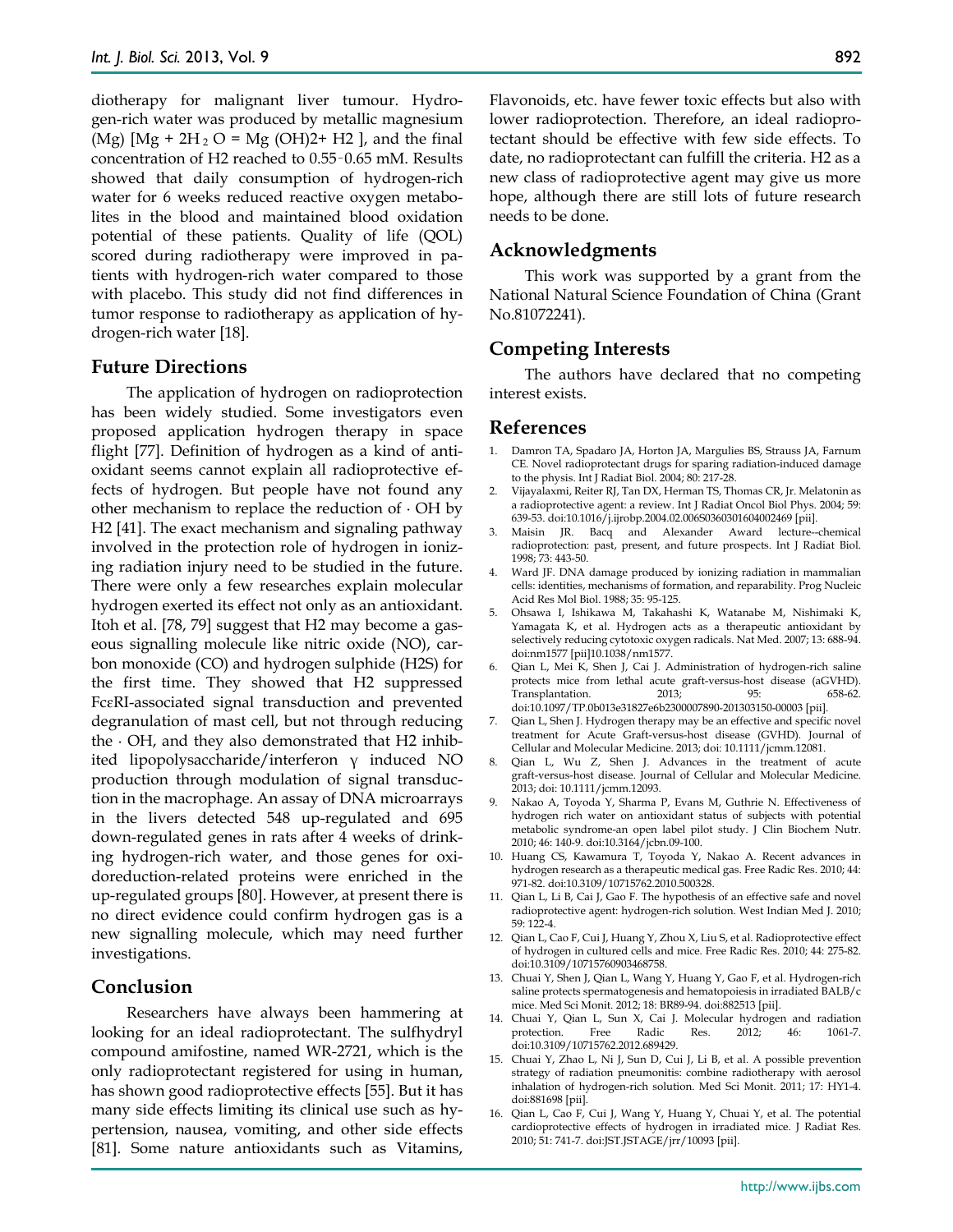- 17. Liren Qian, Bailong Li, Fei Cao, Yuecheng Huang, Shulin Liu, Jianming Cai, et al. Hydrogen-rich PBS protects cultured human cells from ionizing radiation-induced cellular damage. Nuclear Technology and Radiation Protection. 2010; 25: 23-9.
- 18. Kang KM, Kang YN, Choi IB, Gu Y, Kawamura T, Toyoda Y, et al. Effects of drinking hydrogen-rich water on the quality of life of patients treated with radiotherapy for liver tumors. Med Gas Res. 2011; 1: 11. doi:2045-9912-1-11 [pii]10.1186/2045-9912-1-11.
- 19. Stadtman ER. Oxidation of free amino acids and amino acid residues in proteins by radiolysis and by metal-catalyzed reactions. Annu Rev Biochem. 1993; 62: 797-821. doi:10.1146/annurev.bi.62.070193.004053.
- 20. Fan X. Ionizing radiation induces formation of malondialdehyde, formaldehyde, and acetaldehyde from carbohydrates and organic acid. J Agric Food Chem. 2003; 51: 5946-9. doi:10.1021/jf0344340.
- 21. Kasai H. Analysis of a form of oxidative DNA damage, 8-hydroxy-2'-deoxyguanosine, as a marker of cellular oxidative stress during carcinogenesis. Mutat Res. 1997; 387: 147-63. doi:S1383-5742(97)00035-5 [pii].
- 22. Floyd RA. The role of 8-hydroxyguanine in carcinogenesis. Carcinogenesis. 1990; 11: 1447-50.
- 23. BN Pandey KM. Fluorescence and ESR studies on membrane oxidative damage by γ-radiation. Appl Magn Reson 2000; 18: 483-92.
- 24. Dubner D, Gisone P, Jaitovich I, Perez M. Free radicals production and estimation of oxidative stress related to gamma irradiation. Biol Trace Elem Res. 1995; 47: 265-70. doi:10.1007/BF02790126.
- 25. Verma SP, Sonwalkar N. Structural changes in plasma membranes prepared from irradiated Chinese hamster V79 cells as revealed by Raman spectroscopy. Radiat Res. 1991; 126: 27-35.
- 26. Giusti AM, Raimondi M, Ravagnan G, Sapora O, Parasassi T. Human cell membrane oxidative damage induced by single and fractionated doses of ionizing radiation: a fluorescence spectroscopy study. Int J Radiat Biol. 1998; 74: 595-605.
- 27. Pohl LR. An immunochemical approach of identifying and characterizing protein targets of toxic reactive metabolites. Chem Res Toxicol. 1993; 6: 786-93.
- 28. Dixon BJ, Tang J, Zhang JH. The evolution of molecular hydrogen: a noteworthy potential therapy with clinical significance. Med Gas Res. 2013; 3: 10. doi:2045-9912-3-10 [pii]10.1186/2045-9912-3-10.
- 29. Pilcher JE. Senn on the Diagnosis of Gastro-Intestinal Perforation by the Rectal Insufflation of Hydrogen Gas. Ann Surg. 1888; 8: 190-204.
- 30. Dole M, Wilson FR, Fife WP. Hyperbaric hydrogen therapy: a possible treatment for cancer. Science. 1975; 190: 152-4.
- 31. Buxton GV GC, Helman WP, Ross AB. Critical review of rate constants for reactions of hydrated electrons, review of rate constants for reactions of hydrated electrons, hydrogen atoms and hydroxyl radicals in aqueous solution. J Phys Chem. 1988;: 513 - 886.
- 32. Gharib B, Hanna S, Abdallahi OM, Lepidi H, Gardette B, De Reggi M. Anti-inflammatory properties of molecular hydrogen: investigation on parasite-induced liver inflammation. C R Acad Sci III. 2001; 324: 719-24. doi:S0764446901013506 [pii].
- 33. Hayashida K, Sano M, Ohsawa I, Shinmura K, Tamaki K, Kimura K, et al. Inhalation of hydrogen gas reduces infarct size in the rat model of myocardial ischemia-reperfusion injury. Biochem Biophys Res Commun. 2008; 373: 30-5. doi:S0006-291X(08)01083-8 [pii]10.1016/j.bbrc.2008.05.165.
- 34. Buchholz BM, Kaczorowski DJ, Sugimoto R, Yang R, Wang Y, Billiar TR, et al. Hydrogen inhalation ameliorates oxidative stress in transplantation induced intestinal graft injury. Am J Transplant. 2008; 8: 2015-24. doi:AJT2359 [pii]10.1111/j.1600-6143.2008.02359.x.
- 35. Sun Q, Kang Z, Cai J, Liu W, Liu Y, Zhang JH, et al. Hydrogen-rich saline protects myocardium against ischemia/reperfusion injury in rats. Exp Biol Med (Maywood). 2009; 234: 1212-9. doi:0812-RM-349 [pii]10.3181/0812-RM-349.
- 36. Fukuda K, Asoh S, Ishikawa M, Yamamoto Y, Ohsawa I, Ohta S. Inhalation of hydrogen gas suppresses hepatic injury caused by ischemia/reperfusion through reducing oxidative stress. Biochem Biophys Res Commun. 2007; 361: 670-4. doi:S0006-291X(07)01552-5 [pii]10.1016/j.bbrc.2007.07.088.
- 37. Cai J, Kang Z, Liu WW, Luo X, Qiang S, Zhang JH, et al. Hydrogen therapy reduces apoptosis in neonatal hypoxia-ischemia rat model. Neurosci Lett. 2008; 441: 167-72. doi:S0304-3940(08)00732-5 [pii]10.1016/j.neulet.2008.05.077.
- 38. Fu Y, Ito M, Fujita Y, Ichihara M, Masuda A, Suzuki Y, et al. Molecular hydrogen is protective against 6-hydroxydopamine-induced nigrostriatal degeneration in a rat model of Parkinson's disease. Neurosci Lett. 2009; 453: 81-5. doi:S0304-3940(09)00183-9 [pii]10.1016/j.neulet.2009.02.016.
- 39. Nagata K, Nakashima-Kamimura N, Mikami T, Ohsawa I, Ohta S. Consumption of molecular hydrogen prevents the stress-induced

impairments in hippocampus-dependent learning tasks during chronic physical restraint in mice. Neuropsychopharmacology. 2009; 34: 501-8. doi:npp200895 [pii]10.1038/npp.2008.95.

- 40. Mao YF, Zheng XF, Cai JM, You XM, Deng XM, Zhang JH, et al. Hydrogen-rich saline reduces lung injury induced by intestinal ischemia/reperfusion in rats. Biochem Biophys Res Commun. 2009; 381: 602-5. doi:S0006-291X(09)00376-3 [pii]10.1016/j.bbrc.2009.02.105.
- 41. Chuai Y, Gao F, Li B, Zhao L, Qian L, Cao F, et al. Hydrogen-rich saline attenuates radiation-induced male germ cell loss in mice through reducing hydroxyl radicals. Biochem J. 2012; 442: 49-56. doi:BJ20111786 [pii]10.1042/BJ20111786.
- 42. Saitoh Y, Harata Y, Mizuhashi F, Nakajima M, Miwa N. Biological safety of neutral-pH hydrogen-enriched electrolyzed water upon mutagenicity, genotoxicity and subchronic oral toxicity. Toxicol Ind Health. 2010; 26: 203-16. doi:0748233710362989 [pii]10.1177/0748233710362989.
- 43. Ramachandran A, Madesh M, Balasubramanian KA. Apoptosis in the intestinal epithelium: its relevance in normal and pathophysiological conditions. J Gastroenterol Hepatol. 2000; 15: 109-20.
- 44. Potten CS. Extreme sensitivity of some intestinal crypt cells to X and gamma irradiation. Nature. 1977; 269: 518-21.
- 45. Grande T, Bueren JA. The mobilization of hematopoietic progenitors to peripheral blood is predictive of the hematopoietic syndrome after total or partial body irradiation of mice. Int J Radiat Oncol Biol Phys. 2006; 64: 612-8. doi:S0360-3016(05)02725-2 [pii]10.1016/j.ijrobp.2005.09.036.
- 46. Baranov A, Gale RP, Guskova A, Piatkin E, Selidovkin G, Muravyova L, et al. Bone marrow transplantation after the Chernobyl nuclear accident. N Engl J Med. 1989; 321: 205-12. doi:10.1056/NEJM198907273210401.
- 47. Normile D. Nuclear accident. Special treatment set for radiation victim. Science. 1999; 286: 207-9.
- 48. Yang Y, Gao F, Zhang H, Hunag Y, Zhang P, Liu C, et al. Molecular hydrogen protects human lymphocyte AHH-1 cells against C heavy ion radiation. Int J Radiat Biol. 2013; doi:10.3109/09553002.2013.817704.
- 49. Oakberg EF. Sensitivity and time of degeneration of spermatogenic cells irradiated in various stages of maturation in the mouse. Radiat Res. 1955; 2: 369-91.
- 50. Mauduit C, Siah A, Foch M, Chapet O, Clippe S, Gerard JP, et al. Differential expression of growth factors in irradiated mouse testes. Int J Radiat Oncol Biol Phys. 2001; 50: 203-12. doi:S0360-3016(01)01461-4 [pii].
- 51. Bruheim K, Svartberg J, Carlsen E, Dueland S, Haug E, Skovlund E, et al. Radiotherapy for rectal cancer is associated with reduced serum testosterone and increased FSH and LH. Int J Radiat Oncol Biol Phys.<br>2008: 70: 722-7. doi:50360-3016(07)04462-8 2008; 70: 722-7. doi:S0360-3016(07)04462-8 [pii]10.1016/j.ijrobp.2007.10.043.
- 52. Samarth RM, Samarth M. Protection against radiation-induced testicular damage in Swiss albino mice by Mentha piperita (Linn.). Basic Clin Pharmacol Toxicol. 2009; 104: 329-34. doi:PTO384 [pii]10.1111/j.1742-7843.2009.00384.x.
- 53. Meistrich ML, Finch MV, Hunter N, Milas L. Cytotoxic effects of WR-2721 on mouse testicular cells. Int J Radiat Oncol Biol Phys. 1984; 10: 1551-4. doi:0360-3016(84)90501-7 [pii].
- 54. Costabile RA. The effects of cancer and cancer therapy on male reproductive function. J Urol. 1993; 149: 1327-30.
- 55. Gosselin TK, Mautner B. Amifostine as a radioprotectant. Clin J Oncol Nurs. 2002; 6: 175-6, 80. doi:10.1188/02.CJON.175-176.
- 56. Jiang Z, Xu B, Yang M, Li Z, Zhang Y, Jiang D. Protection by hydrogen against gamma ray-induced testicular damage in rats. Basic Clin Pharmacol Toxicol. 2013; 112: 186-91. doi:10.1111/bcpt.12016.
- 57. Mei K, Zhao S, Qian L, Li B, Ni J, Cai J. Hydrogen protects rats from dermatitis caused by local radiation. J Dermatolog Treat. 2013; doi:10.3109/09546634.2012.762639.
- 58. Murphy BA, Gilbert J. Dysphagia in head and neck cancer patients treated with radiation: assessment, sequelae, and rehabilitation. Semin Radiat Oncol. 2009; 19: 35-42. doi:S1053-4296(08)00062-3 [pii]10.1016/j.semradonc.2008.09.007.
- 59. Hymes SR, Strom EA, Fife C. Radiation dermatitis: clinical presentation, pathophysiology, and treatment 2006. J Am Acad Dermatol. 2006; 54: 28-46. doi:S0190-9622(05)02707-6 [pii]10.1016/j.jaad.2005.08.054.
- 60. Guo Z, Zhou B, Li W, Sun X, Luo D. Hydrogen-rich saline protects against ultraviolet B radiation injury in rats. J Biomed Res. 2012; 26: 365-71. doi:10.7555/JBR.26.20110037jbr-26-05-365 [pii].
- 61. Ignacio RM, Yoon Y-S, Sajo MEJ, Kim C-S, Kim D-H, Kim S-K, et al. The balneotherapy effect of hydrogen reduced water on UVB-mediated skin injury in hairless mice. Molecular & Cellular Toxicology. 2013; 9: 15-21.
- 62. Shin MH, Park R, Nojima H, Kim HC, Kim YK, Chung JH. Atomic hydrogen surrounded by water molecules, H(H2O)m, modulates basal and UV-induced gene expressions in human skin in vivo. PLoS One. 2013; 8: e61696. doi:10.1371/journal.pone.0061696PONE-D-12-32948 [pii].